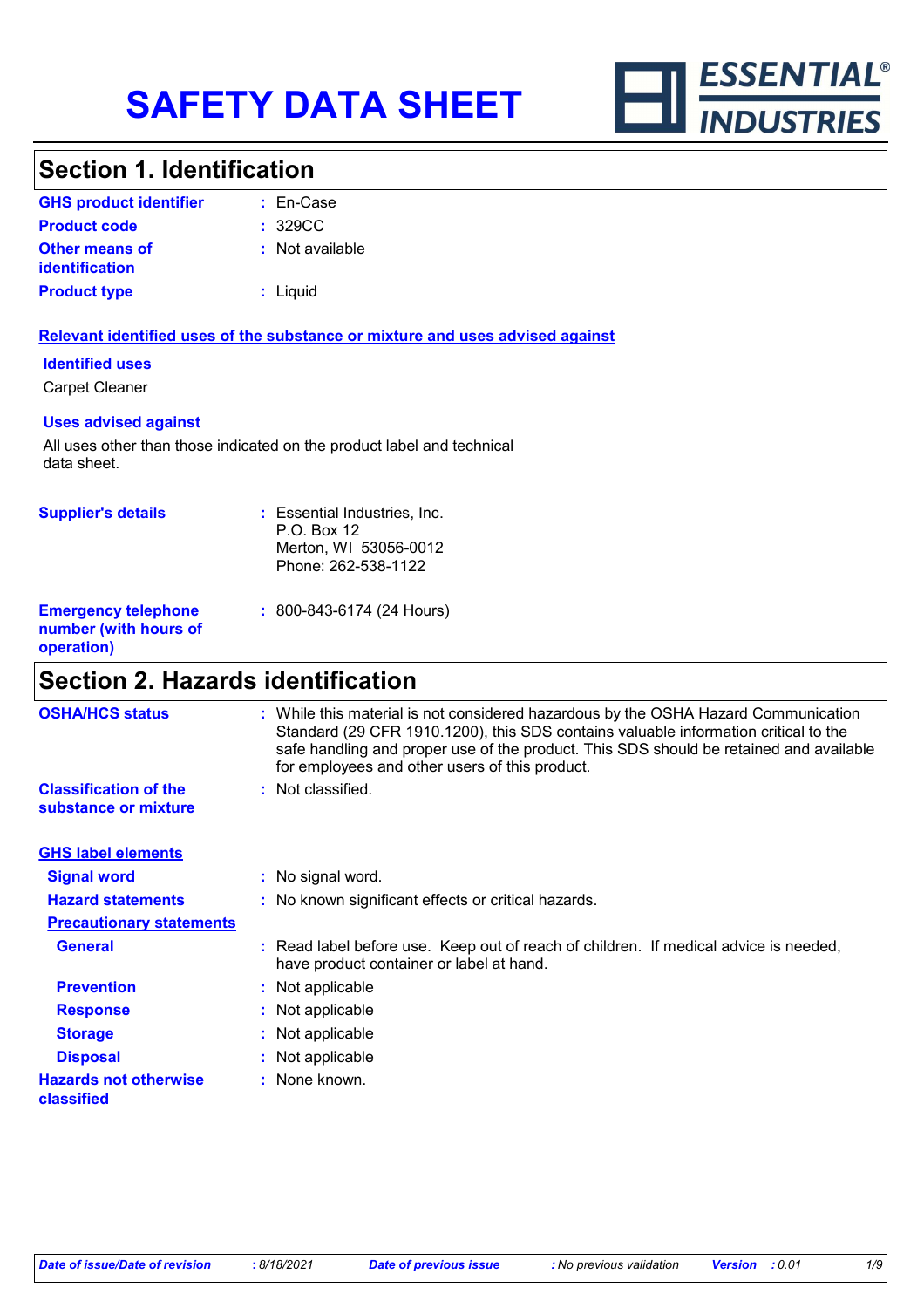### **Section 3. Composition/information on ingredients**

**Substance/mixture :**

: Mixture

Any concentration shown as a range is to protect confidentiality or is due to batch variation.

**There are no ingredients present which, within the current knowledge of the supplier and in the concentrations applicable, are classified as hazardous to health or the environment and hence require reporting in this section. Occupational exposure limits, if available, are listed in Section 8.**

### **Section 4. First aid measures**

|                     | <b>Description of necessary first aid measures</b>                                                                                                                                                                                                                                                                                                     |
|---------------------|--------------------------------------------------------------------------------------------------------------------------------------------------------------------------------------------------------------------------------------------------------------------------------------------------------------------------------------------------------|
| <b>Eye contact</b>  | : Immediately flush eyes with plenty of water, occasionally lifting the upper and lower<br>eyelids. Check for and remove any contact lenses. Get medical attention if irritation<br>occurs.                                                                                                                                                            |
| <b>Inhalation</b>   | : Remove victim to fresh air and keep at rest in a position comfortable for breathing. Get<br>medical attention if symptoms occur.                                                                                                                                                                                                                     |
| <b>Skin contact</b> | : Flush contaminated skin with plenty of water. Remove contaminated clothing and<br>shoes. Get medical attention if symptoms occur.                                                                                                                                                                                                                    |
| <b>Ingestion</b>    | : Wash out mouth with water. Remove victim to fresh air and keep at rest in a position<br>comfortable for breathing. If material has been swallowed and the exposed person is<br>conscious, give small quantities of water to drink. Do not induce vomiting unless<br>directed to do so by medical personnel. Get medical attention if symptoms occur. |

#### **Most important symptoms/effects, acute and delayed**

| <b>Potential acute health effects</b> |                                                                                                                                |
|---------------------------------------|--------------------------------------------------------------------------------------------------------------------------------|
| Eye contact                           | : No known significant effects or critical hazards.                                                                            |
| <b>Inhalation</b>                     | : No known significant effects or critical hazards.                                                                            |
| <b>Skin contact</b>                   | : No known significant effects or critical hazards.                                                                            |
| <b>Ingestion</b>                      | : No known significant effects or critical hazards.                                                                            |
| <b>Over-exposure signs/symptoms</b>   |                                                                                                                                |
| Eye contact                           | : No specific data.                                                                                                            |
| <b>Inhalation</b>                     | : No specific data.                                                                                                            |
| <b>Skin contact</b>                   | : No specific data.                                                                                                            |
| <b>Ingestion</b>                      | : No specific data.                                                                                                            |
|                                       | Indication of immediate medical attention and special treatment needed, if necessary                                           |
| <b>Notes to physician</b>             | : Treat symptomatically. Contact poison treatment specialist immediately if large<br>quantities have been ingested or inhaled. |
| <b>Specific treatments</b>            | : No specific treatment.                                                                                                       |
| <b>Protection of first-aiders</b>     | : No action shall be taken involving any personal risk or without suitable training.                                           |

**See toxicological information (Section 11)**

### **Section 5. Fire-fighting measures**

| <b>Extinguishing media</b>                           |                                                                                       |
|------------------------------------------------------|---------------------------------------------------------------------------------------|
| <b>Suitable extinguishing</b><br>media               | : Use an extinguishing agent suitable for the surrounding fire.                       |
| Unsuitable extinguishing<br>media                    | : None known.                                                                         |
| <b>Specific hazards arising</b><br>from the chemical | : In a fire or if heated, a pressure increase will occur and the container may burst. |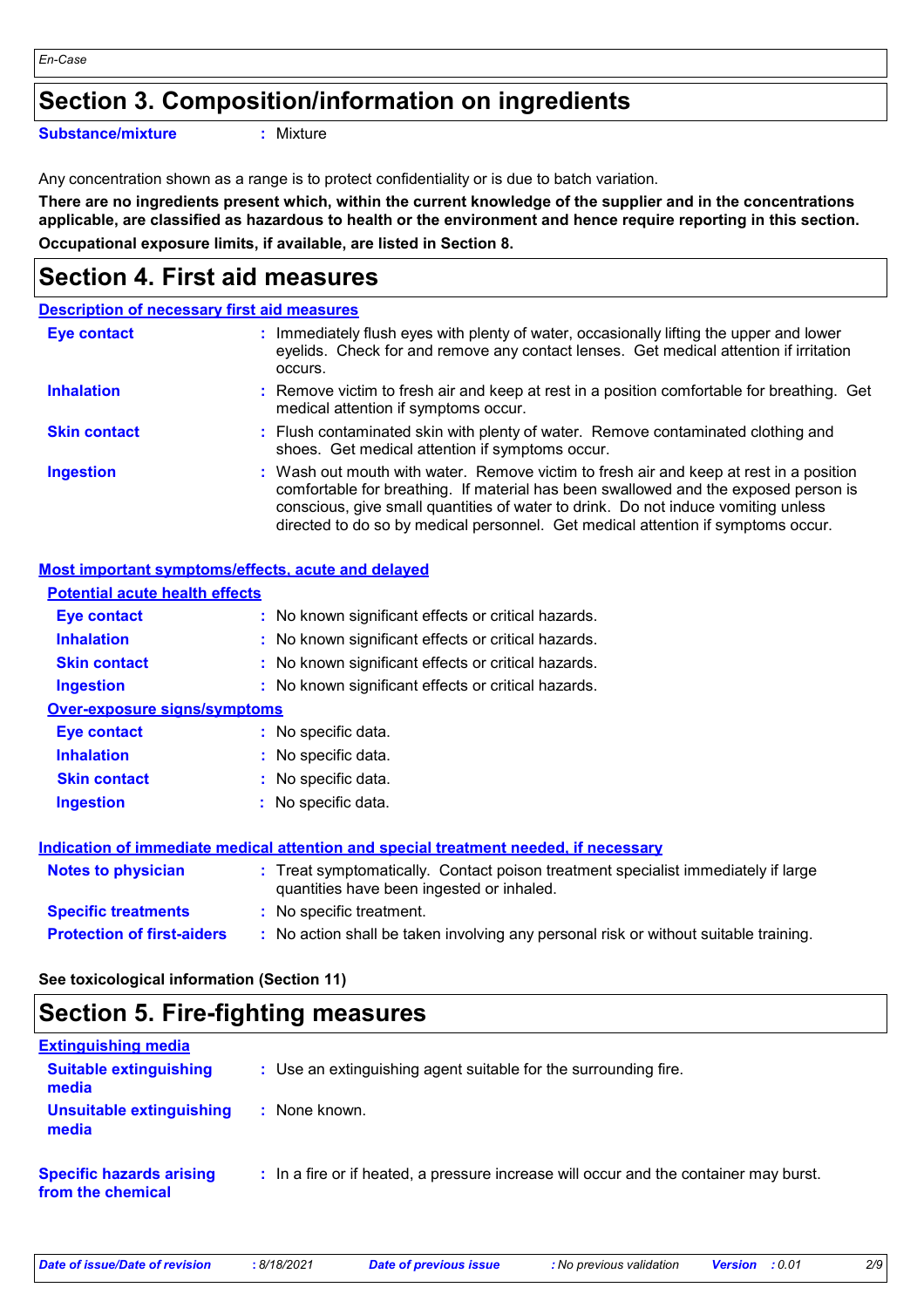# **Section 5. Fire-fighting measures**

| <b>Hazardous thermal</b><br>decomposition products       | : Decomposition products may include the following materials:<br>carbon dioxide<br>carbon monoxide<br>sulfur oxides<br>metal oxide/oxides                                                           |
|----------------------------------------------------------|-----------------------------------------------------------------------------------------------------------------------------------------------------------------------------------------------------|
| <b>Special protective actions</b><br>for fire-fighters   | : Promptly isolate the scene by removing all persons from the vicinity of the incident if<br>there is a fire. No action shall be taken involving any personal risk or without suitable<br>training. |
| <b>Special protective</b><br>equipment for fire-fighters | : Fire-fighters should wear appropriate protective equipment and self-contained breathing<br>apparatus (SCBA) with a full face-piece operated in positive pressure mode.                            |

# **Section 6. Accidental release measures**

|                                                              | <b>Personal precautions, protective equipment and emergency procedures</b>                                                                                                                                                                                                                                                                                                                                                                                                                                                                                                                 |
|--------------------------------------------------------------|--------------------------------------------------------------------------------------------------------------------------------------------------------------------------------------------------------------------------------------------------------------------------------------------------------------------------------------------------------------------------------------------------------------------------------------------------------------------------------------------------------------------------------------------------------------------------------------------|
| For non-emergency<br>personnel                               | : No action shall be taken involving any personal risk or without suitable training.<br>Evacuate surrounding areas. Keep unnecessary and unprotected personnel from<br>entering. Do not touch or walk through spilled material. Put on appropriate personal<br>protective equipment.                                                                                                                                                                                                                                                                                                       |
|                                                              | For emergency responders : If specialized clothing is required to deal with the spillage, take note of any information in<br>Section 8 on suitable and unsuitable materials. See also the information in "For non-<br>emergency personnel".                                                                                                                                                                                                                                                                                                                                                |
| <b>Environmental precautions</b>                             | : Avoid dispersal of spilled material and runoff and contact with soil, waterways, drains<br>and sewers. Inform the relevant authorities if the product has caused environmental<br>pollution (sewers, waterways, soil or air).                                                                                                                                                                                                                                                                                                                                                            |
| <b>Methods and materials for containment and cleaning up</b> |                                                                                                                                                                                                                                                                                                                                                                                                                                                                                                                                                                                            |
| <b>Small spill</b>                                           | : Stop leak if without risk. Move containers from spill area. Dilute with water and mop up<br>if water-soluble. Alternatively, or if water-insoluble, absorb with an inert dry material and<br>place in an appropriate waste disposal container. Dispose of via a licensed waste<br>disposal contractor.                                                                                                                                                                                                                                                                                   |
| <b>Large spill</b>                                           | : Stop leak if without risk. Move containers from spill area. Prevent entry into sewers,<br>water courses, basements or confined areas. Wash spillages into an effluent treatment<br>plant or proceed as follows. Contain and collect spillage with non-combustible,<br>absorbent material e.g. sand, earth, vermiculite or diatomaceous earth and place in<br>container for disposal according to local regulations (see Section 13). Dispose of via a<br>licensed waste disposal contractor. Note: see Section 1 for emergency contact<br>information and Section 13 for waste disposal. |

# **Section 7. Handling and storage**

#### **Precautions for safe handling**

| <b>Protective measures</b><br><b>Advice on general</b><br>occupational hygiene   | : Put on appropriate personal protective equipment (see Section 8).<br>: Eating, drinking and smoking should be prohibited in areas where this material is<br>handled, stored and processed. Workers should wash hands and face before eating,<br>drinking and smoking. Remove contaminated clothing and protective equipment before<br>entering eating areas. See also Section 8 for additional information on hygiene<br>measures.                                                                                                                              |
|----------------------------------------------------------------------------------|-------------------------------------------------------------------------------------------------------------------------------------------------------------------------------------------------------------------------------------------------------------------------------------------------------------------------------------------------------------------------------------------------------------------------------------------------------------------------------------------------------------------------------------------------------------------|
| <b>Conditions for safe storage,</b><br>including any<br><b>incompatibilities</b> | : Store in accordance with local regulations. Store in original container protected from<br>direct sunlight in a dry, cool and well-ventilated area, away from incompatible materials<br>and food and drink. Keep container tightly closed and sealed until ready for use.<br>Containers that have been opened must be carefully resealed and kept upright to<br>prevent leakage. Do not store in unlabeled containers. Use appropriate containment to<br>avoid environmental contamination. See Section 10 for incompatible materials before<br>handling or use. |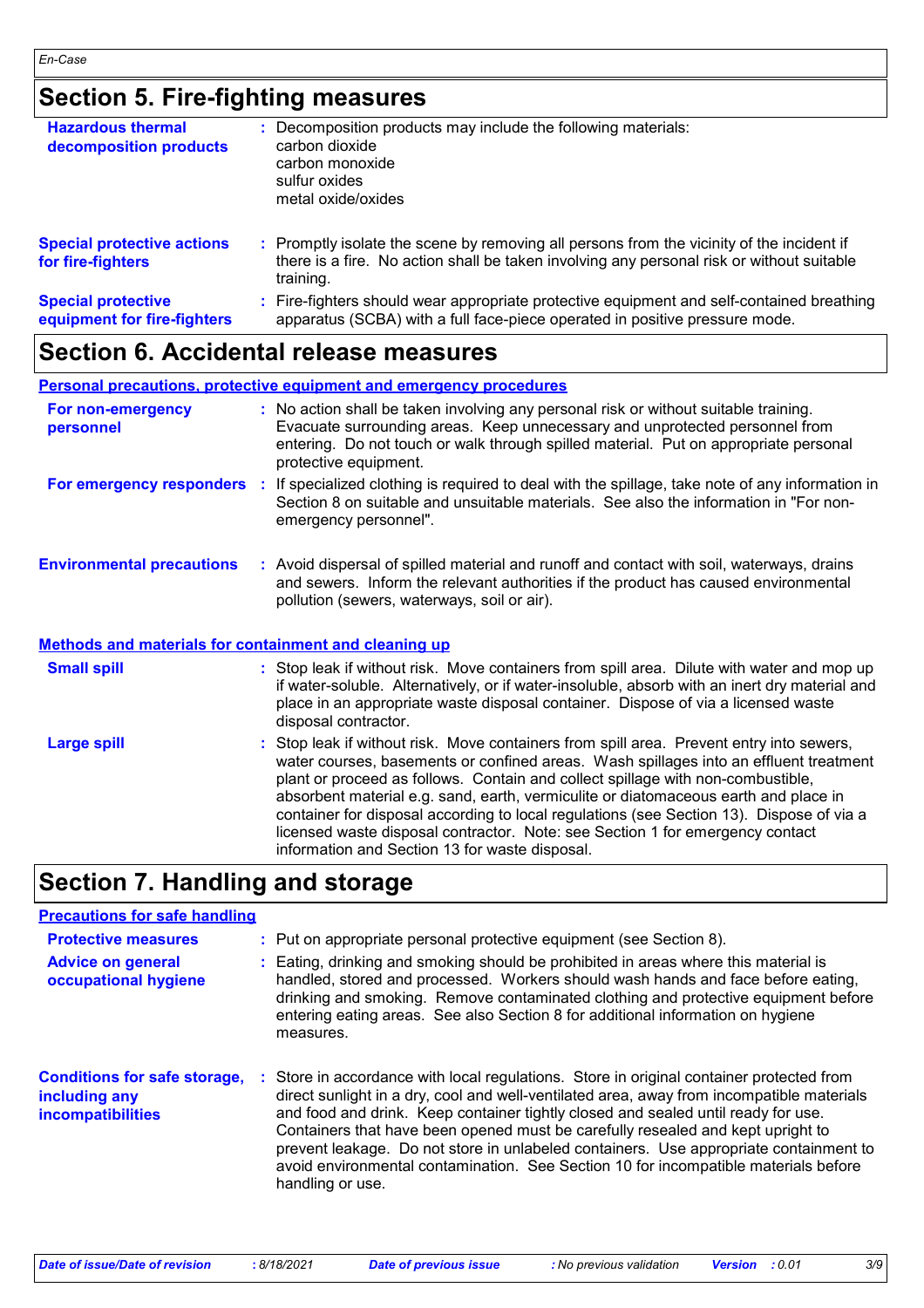# **Section 8. Exposure controls/personal protection**

#### **Control parameters**

#### **Occupational exposure limits**

None.

| <b>Appropriate engineering</b><br><b>controls</b> |    | : Good general ventilation should be sufficient to control worker exposure to airborne<br>contaminants.                                                                                                                                                                                                                                                                                           |
|---------------------------------------------------|----|---------------------------------------------------------------------------------------------------------------------------------------------------------------------------------------------------------------------------------------------------------------------------------------------------------------------------------------------------------------------------------------------------|
| <b>Environmental exposure</b><br><b>controls</b>  |    | : Emissions from ventilation or work process equipment should be checked to ensure<br>they comply with the requirements of environmental protection legislation. In some<br>cases, fume scrubbers, filters or engineering modifications to the process equipment<br>will be necessary to reduce emissions to acceptable levels.                                                                   |
| <b>Individual protection measures</b>             |    |                                                                                                                                                                                                                                                                                                                                                                                                   |
| <b>Hygiene measures</b>                           |    | : Wash hands, forearms and face thoroughly after handling chemical products, before<br>eating, smoking and using the lavatory and at the end of the working period.<br>Appropriate techniques should be used to remove potentially contaminated clothing.<br>Wash contaminated clothing before reusing. Ensure that eyewash stations and safety<br>showers are close to the workstation location. |
| <b>Eye/face protection</b>                        |    | : Safety eyewear complying with an approved standard should be used when a risk<br>assessment indicates this is necessary to avoid exposure to liquid splashes, mists,<br>gases or dusts. If contact is possible, the following protection should be worn, unless<br>the assessment indicates a higher degree of protection: safety glasses with side-<br>shields.                                |
| <b>Skin protection</b>                            |    |                                                                                                                                                                                                                                                                                                                                                                                                   |
| <b>Hand protection</b>                            |    | : Chemical-resistant, impervious gloves complying with an approved standard should be<br>worn at all times when handling chemical products if a risk assessment indicates this is<br>necessary.                                                                                                                                                                                                   |
| <b>Body protection</b>                            |    | : Personal protective equipment for the body should be selected based on the task being<br>performed and the risks involved and should be approved by a specialist before<br>handling this product.                                                                                                                                                                                               |
| <b>Other skin protection</b>                      |    | : Appropriate footwear and any additional skin protection measures should be selected<br>based on the task being performed and the risks involved and should be approved by a<br>specialist before handling this product.                                                                                                                                                                         |
| <b>Respiratory protection</b>                     | ÷. | Based on the hazard and potential for exposure, select a respirator that meets the<br>appropriate standard or certification. Respirators must be used according to a<br>respiratory protection program to ensure proper fitting, training, and other important<br>aspects of use.                                                                                                                 |

# **Section 9. Physical and chemical properties**

| <b>Appearance</b>                               |                                           |
|-------------------------------------------------|-------------------------------------------|
| <b>Physical state</b>                           | : Liquid                                  |
| <b>Color</b>                                    | : Green                                   |
| <b>Odor</b>                                     | : Citrus                                  |
| <b>Odor threshold</b>                           | : Not available                           |
| pH                                              | $: 5.2 \text{ to } 6.2$                   |
| <b>Melting point</b>                            | : $0^{\circ}$ C (32 $^{\circ}$ F)         |
| <b>Boiling point</b>                            | : $100^{\circ}$ C (212 $^{\circ}$ F)      |
| <b>Flash point</b>                              | : Closed cup: >93.334°C (>200°F)          |
| <b>Evaporation rate</b>                         | $:$ Not available                         |
| <b>Flammability (solid, gas)</b>                | $:$ Not available                         |
| Lower and upper explosive<br>(flammable) limits | : Not available                           |
| <b>Vapor pressure</b>                           | $:$ <4 kPa (<30 mm Hg) [room temperature] |
| <b>Vapor density</b>                            | : $<$ 1 [Air = 1]                         |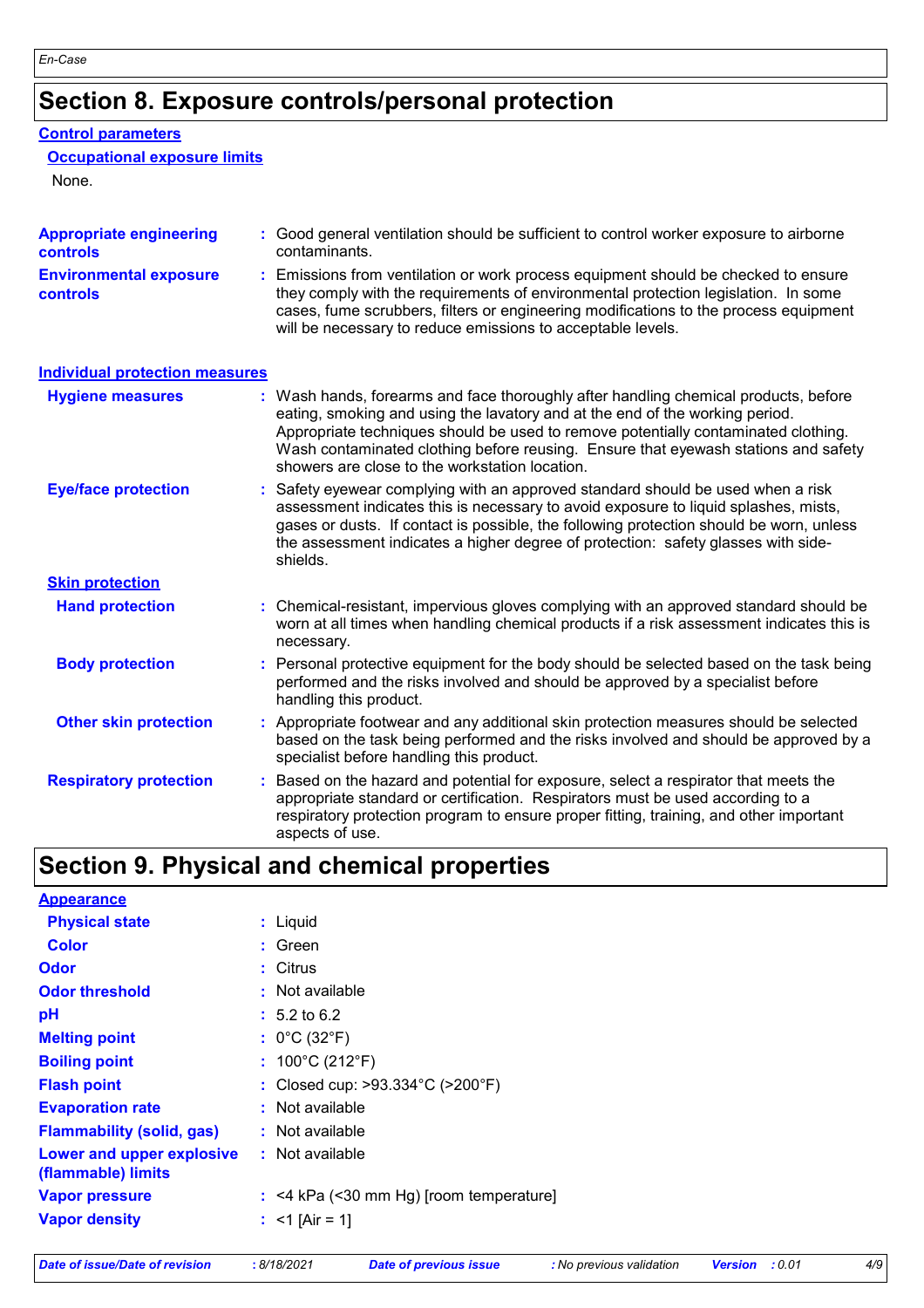## **Section 9. Physical and chemical properties**

| <b>Relative density</b>                           | : $1.01$ g/cm <sup>3</sup> |
|---------------------------------------------------|----------------------------|
| <b>Solubility</b>                                 | : Not available            |
| <b>Partition coefficient: n-</b><br>octanol/water | : Not available            |
| <b>Auto-ignition temperature</b>                  | : Not available            |
| <b>Decomposition temperature</b>                  | : Not available            |
| <b>Viscosity</b>                                  | : Not available            |
| <b>VOC content</b>                                | $: 1\%$                    |

### **Section 10. Stability and reactivity**

| <b>Reactivity</b>                            | : No specific test data related to reactivity available for this product or its ingredients.              |
|----------------------------------------------|-----------------------------------------------------------------------------------------------------------|
| <b>Chemical stability</b>                    | : The product is stable.                                                                                  |
| <b>Possibility of hazardous</b><br>reactions | : Under normal conditions of storage and use, hazardous reactions will not occur.                         |
| <b>Conditions to avoid</b>                   | : No specific data.                                                                                       |
| <b>Incompatible materials</b>                | : No specific data.                                                                                       |
| <b>Hazardous decomposition</b><br>products   | : Under normal conditions of storage and use, hazardous decomposition products should<br>not be produced. |

### **Section 11. Toxicological information**

#### **Information on toxicological effects**

**Acute toxicity**

Not available

**Irritation/Corrosion** Not available

**Sensitization** Not available

**Mutagenicity**

Not available

**Carcinogenicity**

Not available

**Reproductive toxicity** Not available

**Teratogenicity** Not available

#### **Specific target organ toxicity (single exposure)** Not available

### **Specific target organ toxicity (repeated exposure)**

Not available

#### **Aspiration hazard**

Not available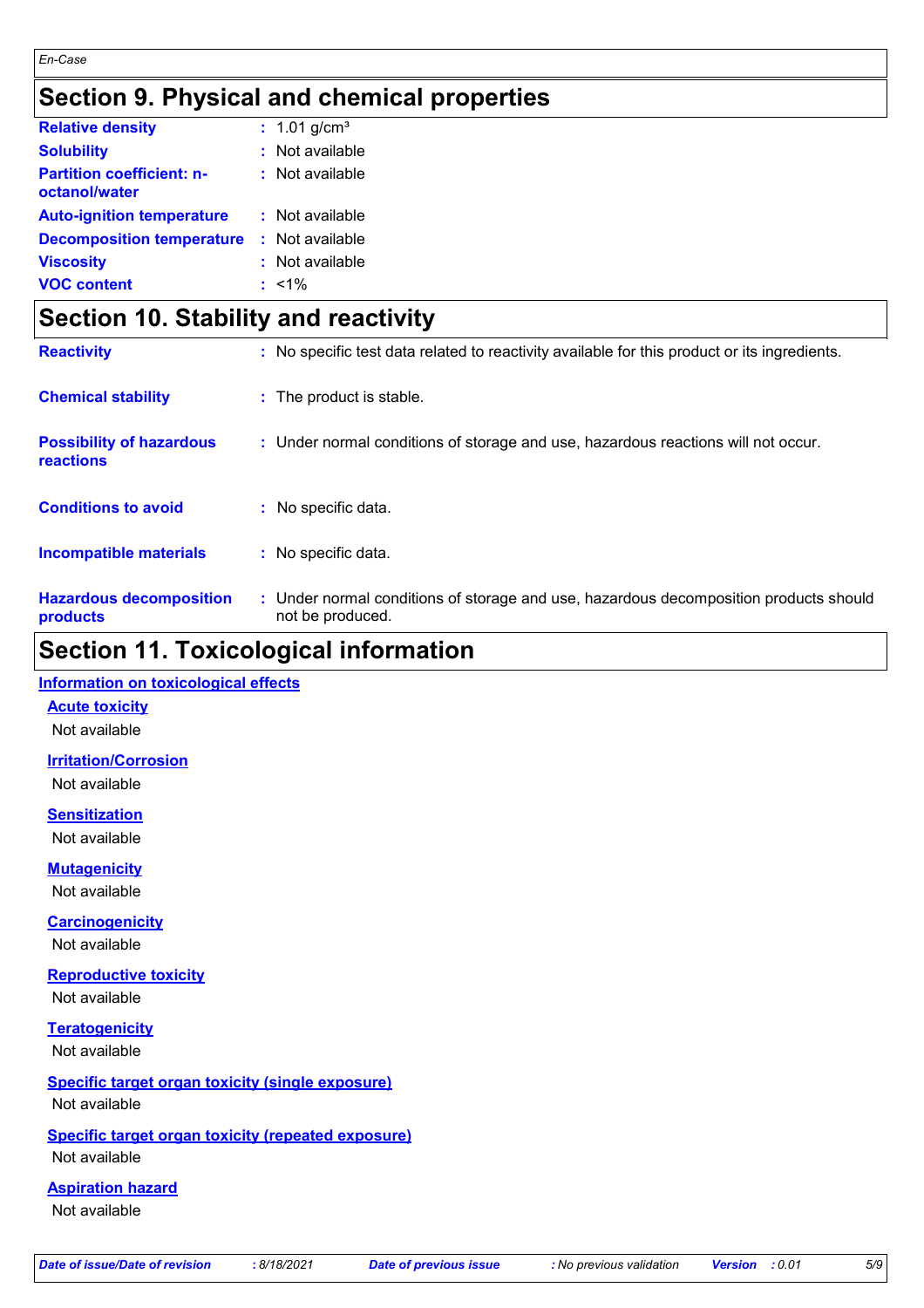# **Section 11. Toxicological information**

| <b>Information on the likely</b><br>routes of exposure |    | : Not available                                                                          |
|--------------------------------------------------------|----|------------------------------------------------------------------------------------------|
| <b>Potential acute health effects</b>                  |    |                                                                                          |
| <b>Eye contact</b>                                     | ÷. | No known significant effects or critical hazards.                                        |
| <b>Inhalation</b>                                      |    | No known significant effects or critical hazards.                                        |
| <b>Skin contact</b>                                    | t. | No known significant effects or critical hazards.                                        |
| <b>Ingestion</b>                                       |    | : No known significant effects or critical hazards.                                      |
|                                                        |    | Symptoms related to the physical, chemical and toxicological characteristics             |
| <b>Eye contact</b>                                     |    | : No specific data.                                                                      |
| <b>Inhalation</b>                                      |    | : No specific data.                                                                      |
| <b>Skin contact</b>                                    |    | No specific data.                                                                        |
| <b>Ingestion</b>                                       |    | : No specific data.                                                                      |
|                                                        |    | Delayed and immediate effects and also chronic effects from short and long term exposure |
| <b>Short term exposure</b>                             |    |                                                                                          |
| <b>Potential immediate</b><br>effects                  |    | : Not available                                                                          |
| <b>Potential delayed effects</b>                       |    | : Not available                                                                          |
| <b>Long term exposure</b>                              |    |                                                                                          |
| <b>Potential immediate</b><br>effects                  |    | : Not available                                                                          |
| <b>Potential delayed effects</b>                       |    | : Not available                                                                          |
| <b>Potential chronic health effects</b>                |    |                                                                                          |
| Not available                                          |    |                                                                                          |
| <b>General</b>                                         |    | : No known significant effects or critical hazards.                                      |
| <b>Carcinogenicity</b>                                 |    | No known significant effects or critical hazards.                                        |
| <b>Mutagenicity</b>                                    |    | No known significant effects or critical hazards.                                        |
| <b>Teratogenicity</b>                                  |    | : No known significant effects or critical hazards.                                      |

**Developmental effects :** No known significant effects or critical hazards.

**Fertility effects :** No known significant effects or critical hazards.

#### **Numerical measures of toxicity**

#### **Acute toxicity estimates**

Not available

# **Section 12. Ecological information**

#### **Toxicity**

Not available

### **Persistence and degradability**

Not available

### **Bioaccumulative potential**

Not available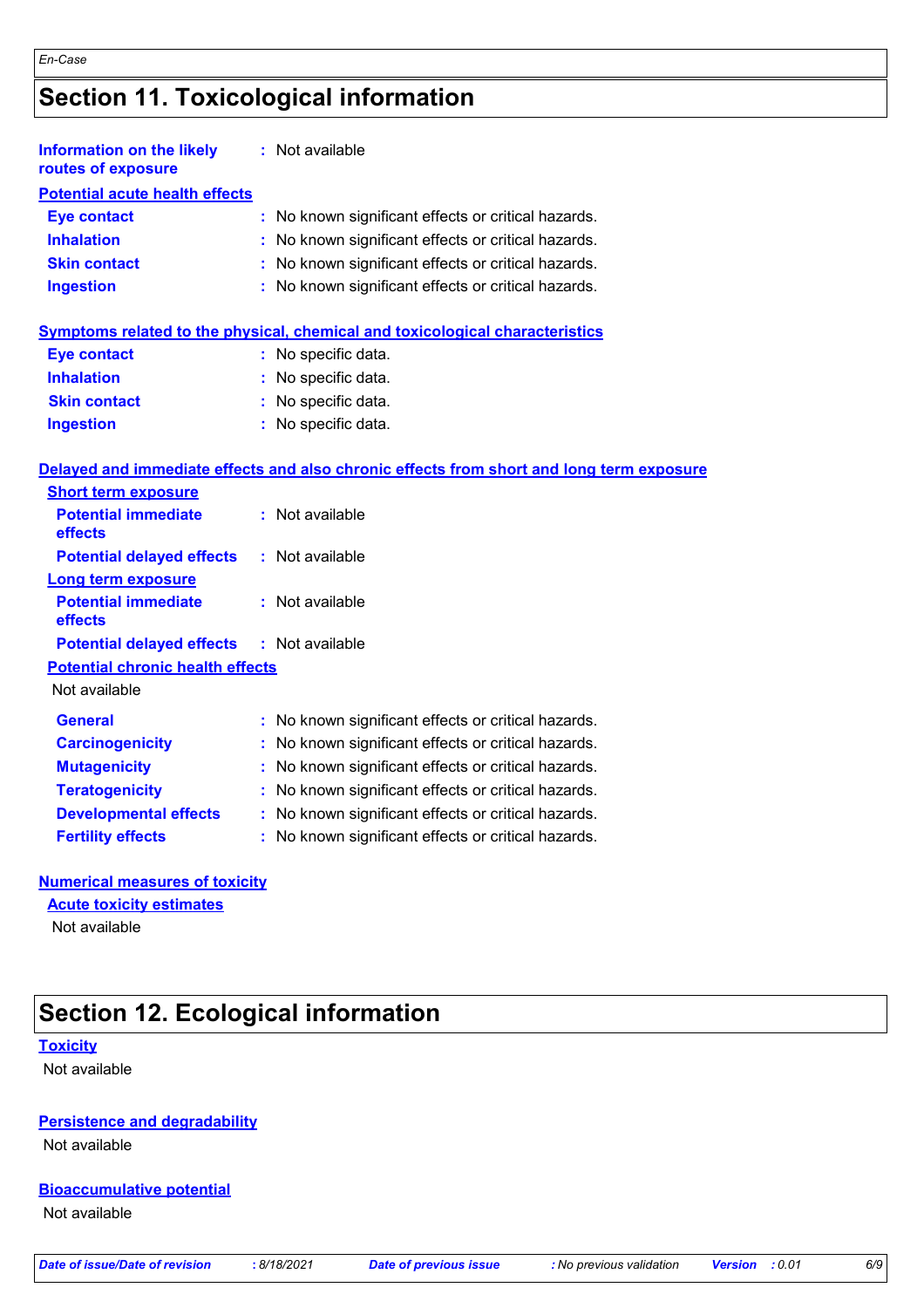## **Section 12. Ecological information**

#### **Mobility in soil**

| <b>Soil/water partition</b> | : Not available |
|-----------------------------|-----------------|
| <b>coefficient (Koc)</b>    |                 |

**Other adverse effects** : No known significant effects or critical hazards.

### **Section 13. Disposal considerations**

| <b>Disposal methods</b> | : The generation of waste should be avoided or minimized wherever possible. Disposal<br>of this product, solutions and any by-products should at all times comply with the<br>requirements of environmental protection and waste disposal legislation and any<br>regional local authority requirements. Dispose of surplus and non-recyclable products<br>via a licensed waste disposal contractor. Waste should not be disposed of untreated to<br>the sewer unless fully compliant with the requirements of all authorities with jurisdiction.<br>Waste packaging should be recycled. Incineration or landfill should only be considered<br>when recycling is not feasible. This material and its container must be disposed of in a<br>safe way. Empty containers or liners may retain some product residues. Avoid<br>dispersal of spilled material and runoff and contact with soil, waterways, drains and |
|-------------------------|-----------------------------------------------------------------------------------------------------------------------------------------------------------------------------------------------------------------------------------------------------------------------------------------------------------------------------------------------------------------------------------------------------------------------------------------------------------------------------------------------------------------------------------------------------------------------------------------------------------------------------------------------------------------------------------------------------------------------------------------------------------------------------------------------------------------------------------------------------------------------------------------------------------------|
|                         | sewers.                                                                                                                                                                                                                                                                                                                                                                                                                                                                                                                                                                                                                                                                                                                                                                                                                                                                                                         |

# **Section 14. Transport information**

|                                      | <b>DOT Classification</b> | <b>IMDG</b>   | <b>IATA</b>              |
|--------------------------------------|---------------------------|---------------|--------------------------|
| <b>UN</b> number                     | Not regulated             | Not regulated | Not regulated            |
| <b>UN proper</b><br>shipping name    |                           |               |                          |
| <b>Transport</b><br>hazard class(es) |                           |               |                          |
| <b>Packing group</b>                 | $\blacksquare$            |               | $\overline{\phantom{a}}$ |
| Environmental<br>hazards             | No.                       | No.           | No.                      |

**Additional information**

**Special precautions for user Transport within user's premises:** always transport in closed containers that are **:** upright and secure. Ensure that persons transporting the product know what to do in the event of an accident or spillage.

**Transport in bulk according :** Not available **to IMO instruments**

**Section 15. Regulatory information**

| U.S. Federal regulations                      |                  |  |  |  |
|-----------------------------------------------|------------------|--|--|--|
| <b>Clean Air Act Section 112</b>              | : Not listed     |  |  |  |
| (b) Hazardous Air<br><b>Pollutants (HAPs)</b> |                  |  |  |  |
| <b>SARA 311/312</b>                           |                  |  |  |  |
| <b>Classification</b>                         | : Not applicable |  |  |  |
| <b>Composition/information on ingredients</b> |                  |  |  |  |
| No products were found.                       |                  |  |  |  |
|                                               |                  |  |  |  |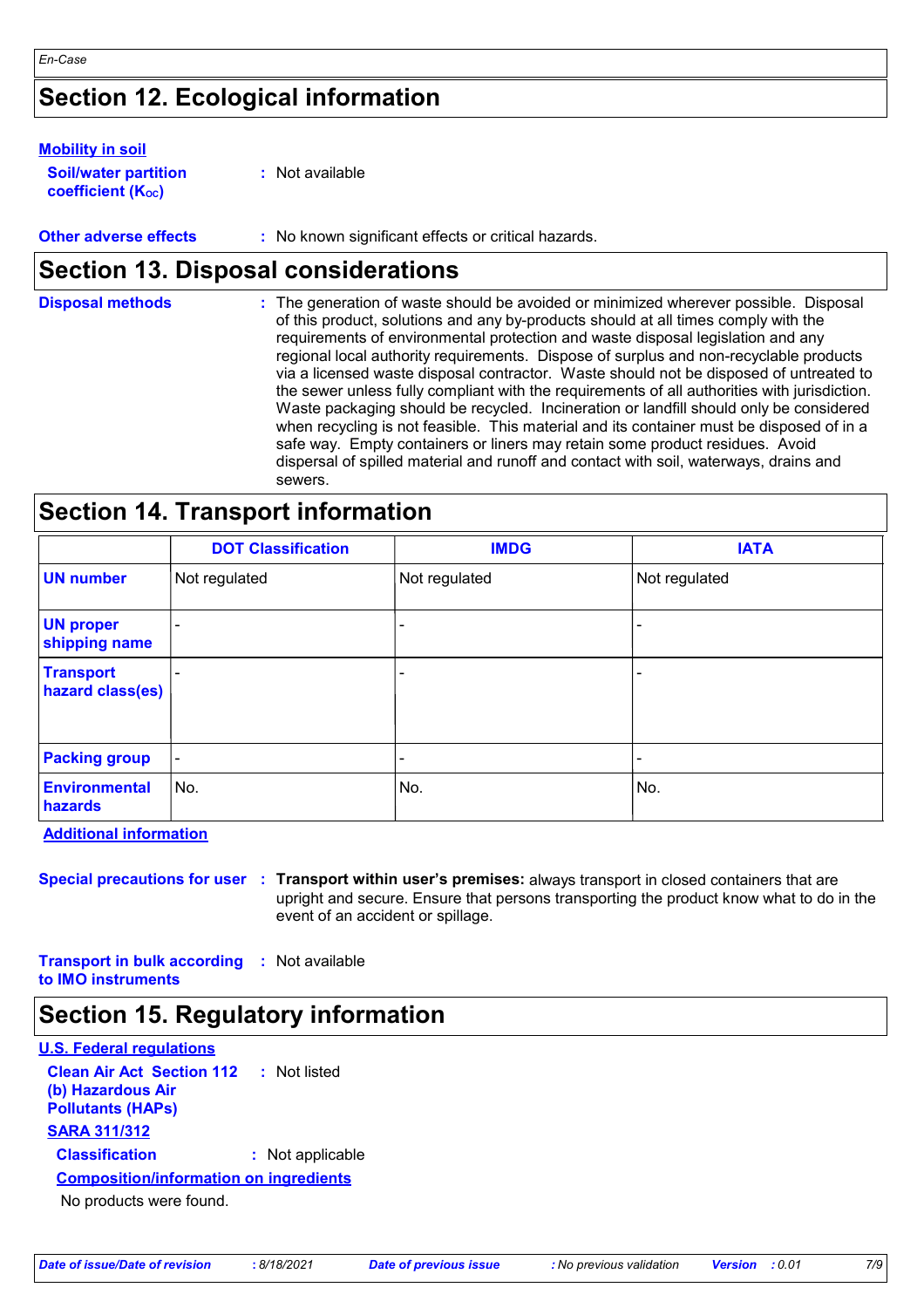## **Section 15. Regulatory information**

| <b>Inventory list</b>                       |                                          |  |
|---------------------------------------------|------------------------------------------|--|
| <b>CANADA INVENTORY</b><br>(DSL)            | : All components are listed or exempted. |  |
| <b>United States inventory</b><br>(TSCA 8b) | : All components are active or exempted. |  |
|                                             |                                          |  |

# **Section 16. Other information**

**Hazardous Material Information System (U.S.A.)**



*En-Case*

**Caution: HMIS® ratings are based on a 0-4 rating scale, with 0 representing minimal hazards or risks, and 4 representing significant hazards or risks. Although HMIS® ratings and the associated label are not required on SDSs or products leaving a facility under 29 CFR 1910.1200, the preparer may choose to provide them. HMIS® ratings are to be used with a fully implemented HMIS® program. HMIS® is a registered trademark and service mark of the American Coatings Association, Inc.**

**The customer is responsible for determining the PPE code for this material. For more information on HMIS® Personal Protective Equipment (PPE) codes, consult the HMIS® Implementation Manual.**

#### **National Fire Protection Association (U.S.A.)**



**Reprinted with permission from NFPA 704-2001, Identification of the Hazards of Materials for Emergency Response Copyright ©1997, National Fire Protection Association, Quincy, MA 02269. This reprinted material is not the complete and official position of the National Fire Protection Association, on the referenced subject which is represented only by the standard in its entirety.**

**Copyright ©2001, National Fire Protection Association, Quincy, MA 02269. This warning system is intended to be interpreted and applied only by properly trained individuals to identify fire, health and reactivity hazards of chemicals. The user is referred to certain limited number of chemicals with recommended classifications in NFPA 49 and NFPA 325, which would be used as a guideline only. Whether the chemicals are classified by NFPA or not, anyone using the 704 systems to classify chemicals does so at their own risk.**

#### **Procedure used to derive the classification**

| <b>Classification</b><br><b>Justification</b> |  |                                                                                                                                                                                                                                                                                                                                                                                                                                                                           |  |
|-----------------------------------------------|--|---------------------------------------------------------------------------------------------------------------------------------------------------------------------------------------------------------------------------------------------------------------------------------------------------------------------------------------------------------------------------------------------------------------------------------------------------------------------------|--|
| Not classified.                               |  |                                                                                                                                                                                                                                                                                                                                                                                                                                                                           |  |
| <b>History</b>                                |  |                                                                                                                                                                                                                                                                                                                                                                                                                                                                           |  |
| Date of printing                              |  | : 8/18/2021                                                                                                                                                                                                                                                                                                                                                                                                                                                               |  |
| Date of issue/Date of<br>revision             |  | : 8/18/2021                                                                                                                                                                                                                                                                                                                                                                                                                                                               |  |
| Date of previous issue                        |  | : No previous validation                                                                                                                                                                                                                                                                                                                                                                                                                                                  |  |
| <b>Version</b>                                |  | : 0.01                                                                                                                                                                                                                                                                                                                                                                                                                                                                    |  |
| <b>Key to abbreviations</b>                   |  | $\therefore$ ATE = Acute Toxicity Estimate<br><b>BCF</b> = Bioconcentration Factor<br>GHS = Globally Harmonized System of Classification and Labelling of Chemicals<br>IATA = International Air Transport Association<br>IBC = Intermediate Bulk Container<br><b>IMDG = International Maritime Dangerous Goods</b><br>LogPow = logarithm of the octanol/water partition coefficient<br>MARPOL = International Convention for the Prevention of Pollution From Ships, 1973 |  |